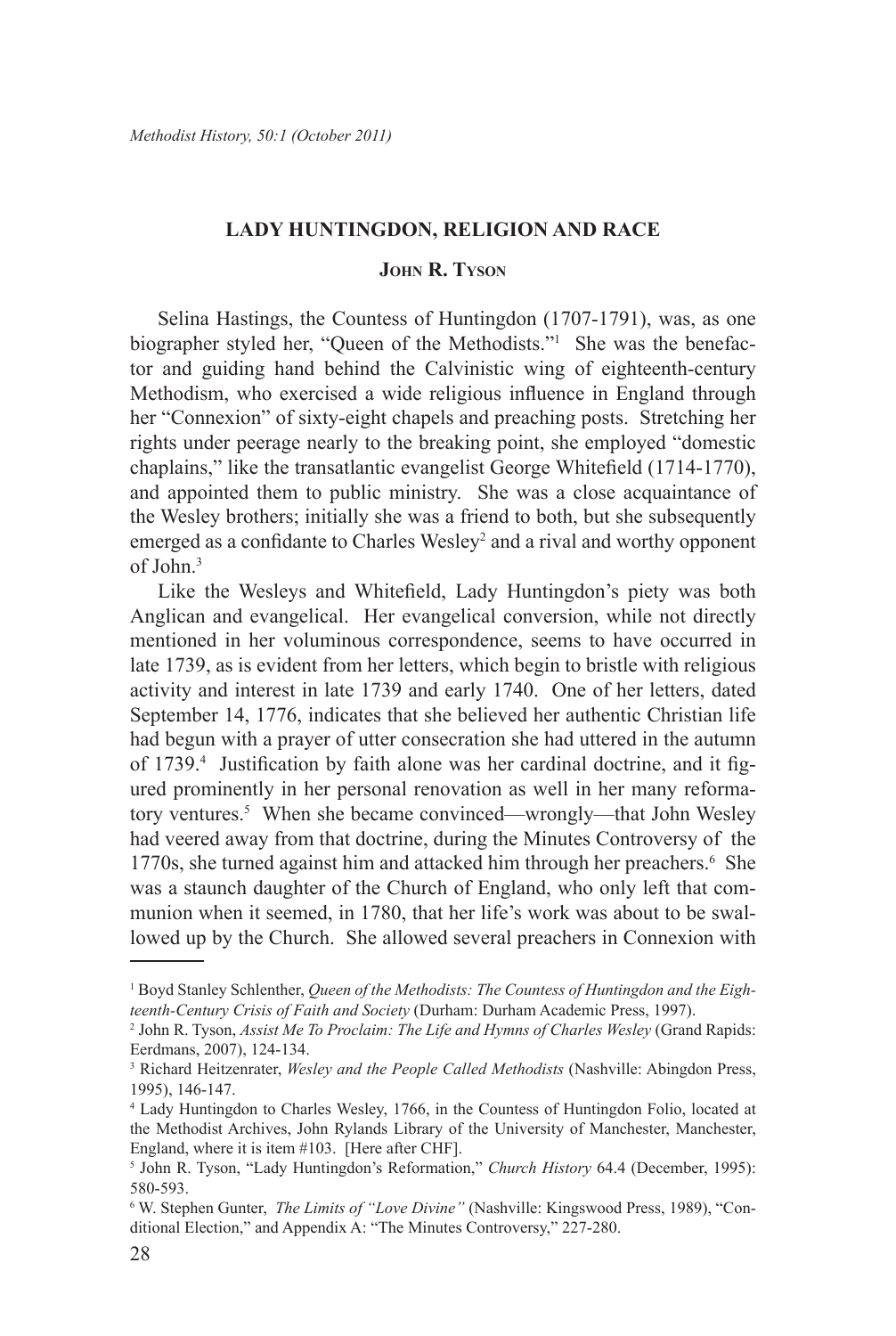her to be ordained as Dissenters; by 1785 she had tacitly established a new denomination with its own by-laws, hymnal and *Articles of Faith*. 7

Lady Huntingdon is well remembered as a strong religious leader. Her illustrious chaplain George Whitefield described her as a "Methodist Archbishop."8 By the end of her life she had taken the jibe about her being a *de facto* Methodist bishop and turned it into a joke among her preachers. In a letter dated June 9, 1791, for example, Lady Huntingdon reported that "Dear Mr. Jones must indulge this bishop with his presence."<sup>9</sup> She was also a benefactor to the poor. Her friend, the Dissenting minister and hymn writer, Phillip Dodderidge, described her as ". . . quite a mother to the poor, she visits them and prays with them in their sickness, and they leave their children to her for a legacy when they die and she takes care of them."<sup>10</sup> Selina Hastings knew well the plight of poor people because she visited them in their affliction and offered them the gospel as well as making provision for their care. Sunday seemed to have been her day of visitation; in one of her letters to Charles Wesley (dated July 13, 1742), she reports: "Spent on Sunday some hours with poor women. Found them very simple and joyful at the glad tidings of the gospel. We all rejoiced and gave much glory to God."11 Hence, her earliest biographer and relative, Aaron Seymour, described her as "Lady Bountiful" who was famous for her many philanthropic works.<sup>12</sup>

To ask about Selina Hastings' views on race and racial prejudice is anachronistic, to ask a contemporary question of a non-contemporary person. Yet there is some value in asking these questions of Lady Huntingdon, both because of the scope of influence of her various ministries, and because of the way in which she struggled with the prejudice against female leadership in the church. Unfortunately Lady Huntingdon did not address herself directly to the question of race; hence, her views on this topic must be deduced from her actions.

<sup>7</sup> John R. Tyson, with Boyd S. Schlenther, eds. "Lady Huntingdon's Connexion," *In the Midst of Early Methodism: Lady Huntingdon and Her Correspondence* (Lantham, MD: Scarecrow Press, 2006), 273-293.

<sup>8</sup> George Whitefield, *The Works of George Whitefield, M.A.* (London: 1771: 2:380-81).

<sup>9</sup> Lady Huntingdon to Thomas Charles (June 9, 1791), manuscript C-15, located at John Wesley's Chapel, Wesley's New Room, Bristol. It was addressed to "Mr. Charles" at Bath, from Spa Fields Chapel.

<sup>10</sup> Dodderidge's letter to his wife (July 30, 1748), published in J. D. Humphreys, ed. *Correspondence of Philip Dodderidge*, vol. 5, 72.

<sup>11</sup> Lady Huntingdon to Charles Wesley (July 13, 1742), in the Countess of Huntingdon Folio, located at the Methodist Archives, John Rylands Library of the University of Manchester, Manchester, England, where it is item #85 [Hereafter CHF].

<sup>12</sup> Aaron Seymour, *The Life and Times of Selina Countess of Huntingdon* 2 Vol. (London: 1844), I:10. The term "Lady Bountiful" is based on a character from Farquahar's *Beau Strategem* (1707). It was commonly used in the eighteenth and nineteenth centuries to describe the philanthropy of aristocratic women. The pattern of paternalism and social deference which Jessica Gerard observed in "Lady Bountiful: Women of the Landed Classes and Rural Philanthropy," *Victorian Studies*, 30 (1987): 185-209, does not seem to have been as central to Lady Huntingdon's philanthropy of almost a century earlier.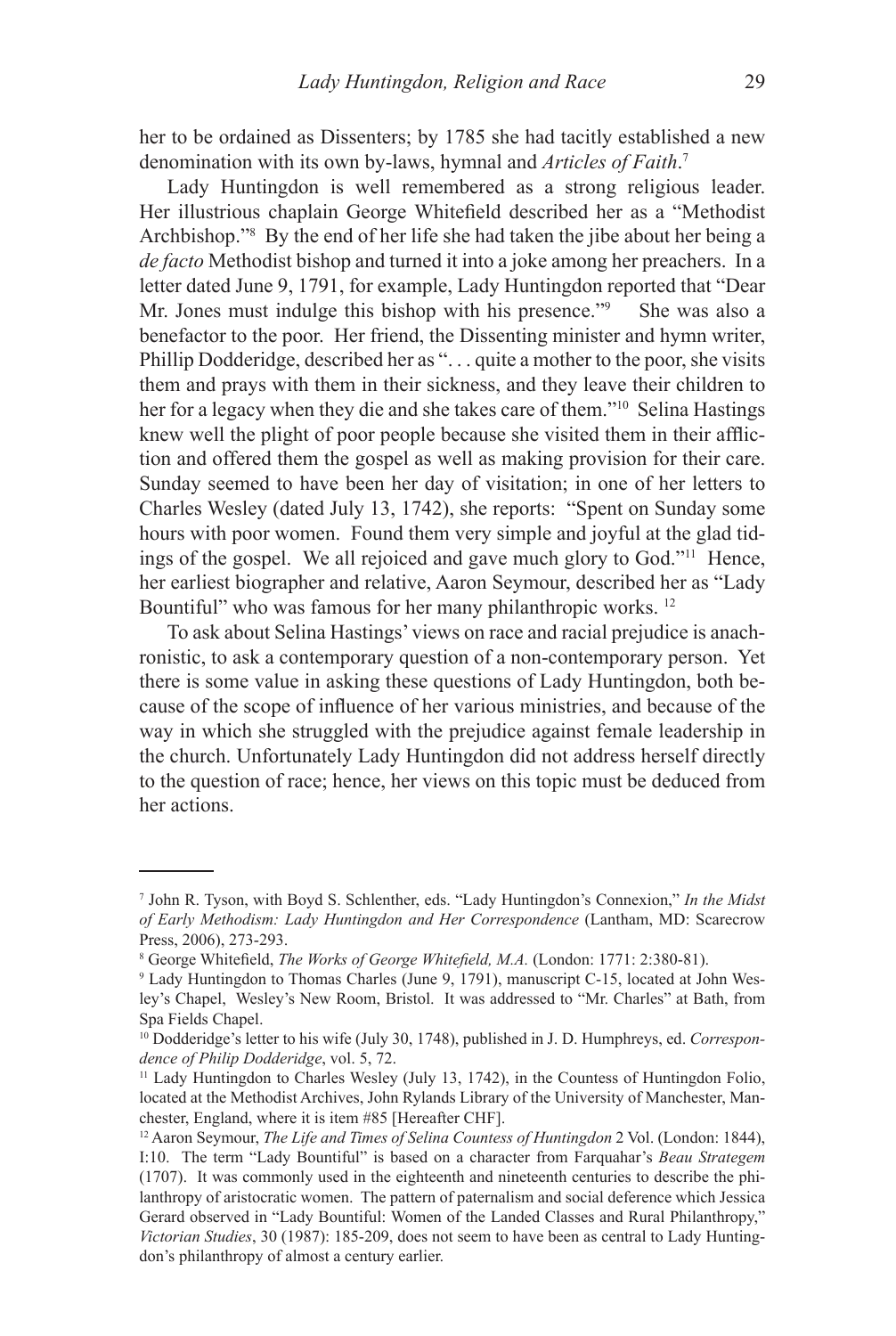### **Native American People**

Among her more grandiose schemes for ministry was a proposed missionary work among Native American people in which she hoped "to introduce the benevolent religion of our blessed Redeemer amongst Heathen and Savage Nations, to lead them from violence and barbarity, to the duties of humanity and the acts of a civil life; to provide a refuge for pious, industrious people who wish to withdraw themselves from scenes of violence and irreligion, to a country where they may spend their days in the pursuits of honest industry, and in the practice of religion and virtue."<sup>13</sup> Behind the pious paternalism of eighteenth-century evangelicalism one can discern Lady Huntingdon's genuine concern for establishing a safe home for Native people in the western lands. President George Washington must have heard this as a genuine concern as well, because he carried on a correspondence of at least three letters with Selina Hastings about the project, even though he certainly knew the plan, as she had envisioned it from England, was not feasible given the actual situation in America.<sup>14</sup> Washington's last letter to her, dated June 30, 1785, indicates that he had placed the request before "Mr. Henry the governor of this state" [Virginia], who had laid it before Congress "in a clear and ample manner, but his private opinion of the matter was that under the pressure of debt to which this fund was to be appropriated, and the diversity of sentiments respecting the mode of raising it, that no discrimination would, or indeed could be made in favor of emigrants of any description whatever."15 While her plan for a major missionary work among Native Americans did not come to fruition, the concern remained close to her heart. In one of her last letters, written eight days before her death, Lady Huntingdon reported, "I am weak and low and enmeshed in the business of preparing positions for the South Seas and Indian Nations in America. I wish to die at work in my dear and Blessed Master's business."16

# **The Georgia Orphan House and Slavery**

In 1738, George Whitefield responded to John Wesley's plea for ministerial assistance in Savannah, Georgia, and found so many orphans and poor people's children that he became determined to establish an orphanage, called Bethesda, about twelve miles west of town. As Frank Lambert points out: "Bethesda was more than an act of faith. The orphanage plunged Whitefield deep into the Atlantic commercial world, requiring him to de-

<sup>&</sup>lt;sup>13</sup> Letter to George Washington (March 20, 1784), Library of Congress, Washington, D.C., George Washington Papers, microfilm roll No. 94 [Hereafter Washington Papers].

<sup>14</sup> Cheshunt Manuscript Collection, Cheshunt College Foundation Archives at Westminster College, Cambridge, U.K. [Hereafter Cheshunt Ms.]. Cheshunt Manuscript #A 4/5/16., Cheshunt Ms. #A 3/12/33A, Washington Papers, No. 94, Cheshunt Ms. #A 4/4/22, Cheshunt Ms. #A 3/12/31.

<sup>15</sup> Cheshunt Ms. #A 3/12/31.

<sup>&</sup>lt;sup>16</sup> Lady Huntingdon to Thomas Charles (June 9, 1791), manuscript C-15, located at John Wesley's Chapel, Wesley's New Room, Bristol. It was addressed to "Mr. Charles" at Bath, from Spa Fields Chapel.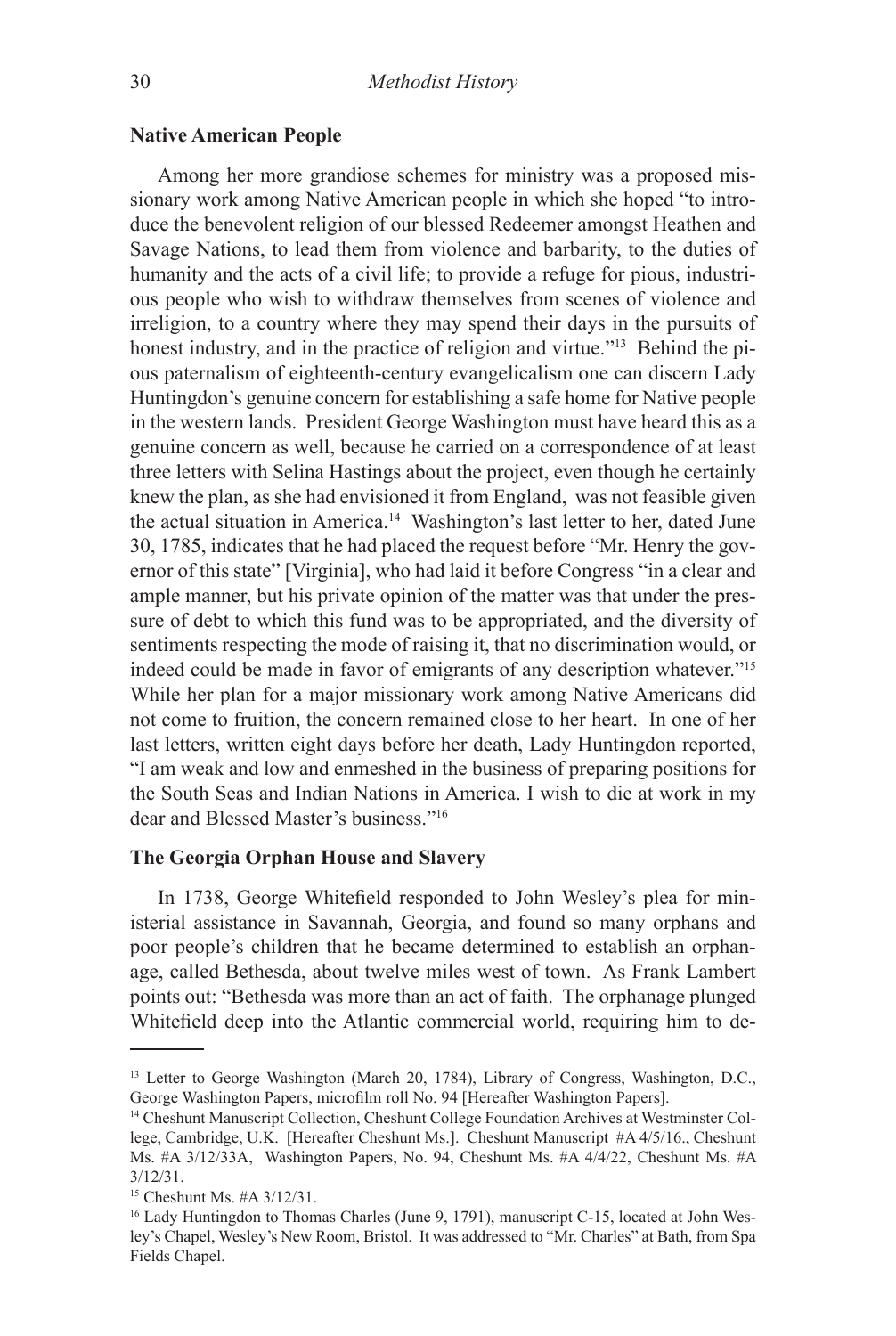velop many of the entrepreneurial skills demanded of merchants engaged in far-flung trade."<sup>17</sup> The commercial ventures which Whitefield used to provide economic support for the orphanage soon enmeshed him in the vile business of chattel slavery.

During his first missionary journey to America Whitefield had seen the evils of slavery first hand, and in 1739 he published an open letter "to the Inhabitants of Maryland, Virginia & South Carollina [*sic*]" which lamented its abuses. By 1751, however, Whitefield had changed his mind about slavery and was operating a plantation in South Carolina and employing slave labor to support his philanthropic work at Bethesda. Since slavery was illegal in the colony of Georgia at that time, he had also begun to lobby the Georgia trustees for a reversal of that decision.18 These actions drew stinging rebukes from some of Whitefield's evangelical friends (notably the Wesleys), and he published an open letter to John Wesley in support of slavery in 1751.

Whitefield's second "open letter" marshals a combination of biblical examples and economic arguments in support of slavery. He even mused that some of Jesus' apostles had been involved in slavery: "As for the lawfulness of keeping slaves, I have no doubt, since I hear that some that were bought with Abraham's money and some that were born in his house. I also cannot help thinking that some of those servants mentioned by the apostles in their epistles were, or had been slaves."19 The grand itinerant was also of the opinion that Georgia would never be an economic success without slavery: ". . . [I]t is plain to a demonstration that hot countries cannot be cultivated without Negroes. What a flourishing county might Georgia have been had the use of them been permitted years ago!"20 Whitefield intended to use slave labor on his Georgia property both for domestic help and as field hands to raise cash crops (like rice and lumber) for sale in the Caribbean. As Frank Lambert put it, ". . . slave labor represented for Whitefield a market solution, not a moral dilemma."21

What had changed Whitefield's mind about slavery? This is a difficult question to answer, but there seems to be a combination of several influences that moved him in that direction. Among these were the pressing economic conditions at Bethesda, which was chronically short of funds, and Whitefield's belief that he could improve the conditions of his slaves by introducing them to Christianity and treating them well. Two other less obvious reasons are also suggested. Anthony Benezet (1713-1784), a Philadelphia Quaker and ardent abolitionist, tried to lobby Whitefield towards an abolitionist position.

<sup>17</sup> Frank Lambert, *Pedlar in Divinity: George Whitefield and the Transatlantic Revivals* (Princeton: Princeton UP, 1994), 58.

<sup>&</sup>lt;sup>18</sup> Lambert, *Pedlar in Divinity*, 204-208, "Whitefield's paradox of slavery and freedom."

<sup>19</sup> Irv Brendlinger, "Wesley, Whitefield, a Philadelphia Quaker, and Slavery," *Wesleyan Theological Journal* 36.2 (Fall, 2001): 167. The full text of Whitefield's letter is available in Brendlinger's article and in David Thompason, *John Wesley as a Social Reformer* (New York: Eaton & Mains, 1898): 43-45.

<sup>20</sup> Brendlinger, "Wesley, Whitefield, a Philadelphia Quaker, and Slavery," 167.

<sup>21</sup> Lambert, *Pedlar in Divinity*, 207.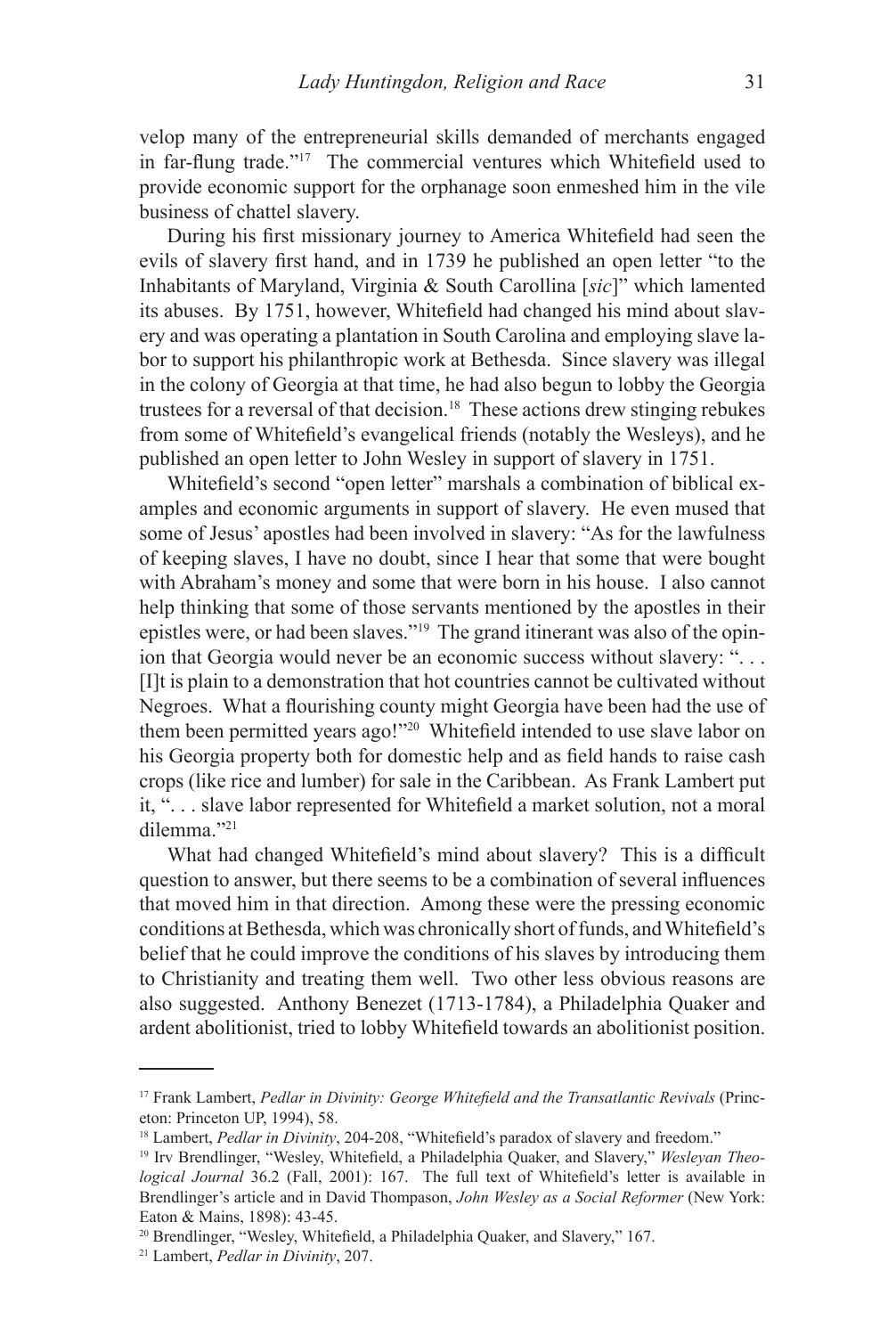When that failed, Bezenet's assessment was that ". . . through continued exposure to slavery, Whitefield, like so many others, became accustomed to and accepting of what had previously been abhorrent to him. He became attenuated to this moral evil."22 Pointing to an incident, in January, 1740, when Whitefield stumbled upon a clandestine slave meeting in South Carolina, Stephen Stein suggests that fear of slave violence and rebellion was also a factor in changing his views on slavery.23 Stein reported: "In both South Carolina and Bermuda fear was a motive of Whitefield's actions. He preached to the blacks and prayed with them, but he avoided them in the night and refused to nurture their hopes for freedom in this world. Carefully, he formulated a homiletical method which enabled him to steer between the Scyllia of condoning brutality by the masters and the Charbydis of inciting rebellion by the blacks."24

When George Whitefield died on September 30, 1770 (in Newburyport, Massachusetts), his American holdings at Bethesda and in South Carolina reverted to Lady Huntingdon, through his will.25 Among the properties she inherited from her illustrious chaplain were more than fifty slaves. She also seems to have inherited Whitefield's ambiguous attitude towards slavery. During her tenure as chief operating officer of Bethesda (while remaining in England), Selina spent several thousand pounds of her own money; ". . . during eight years never had the return of a shilling." Much of that money had been spent on purchasing more slaves to work the fields, in hopes of making Bethesda prosper. During her tenure the number of slaves held increased to nearly 125. One might expect, at least, that the Queen of the Methodists would be (like Whitefield) concerned about the spiritual welfare of her slaves, but as Boyd Schlenther points out, "Lady Huntingdon's concern even for the salvation of slaves was strangely muted, certainly when compared with all her other missionary projects."26 She did send a converted African, David Margate, as a minister to her slaves. But that plan back-fired when Margate combined philandering and veiled calls for social liberation with his gospel work.<sup>27</sup>

In the absence of any direct discussion of slavery from Lady Huntingdon, her biographers are forced to surmise her point of view from her actions.

<sup>22</sup> Bendlinger, "Whitefield, Wesley and a Philadelphia Quaker on Slavery," 170.

<sup>23</sup> Stephen J. Stein, "George Whitefield on Slavery: Some New Evidence," *Church History* 42.2 (June, 1973): 246-248.

<sup>&</sup>lt;sup>24</sup> Stein, "George Whitefield on Slavery," 248.

<sup>&</sup>lt;sup>25</sup> His will stipulated: "In respect to my outward American concerns which I have engaged simply and solely for His great name sake, I leave that building commonly called the Orphan-House at Bethesda in the Province of Georgia together will all the other buildings lately erected thereon, and likewise all other buildings, lands, Negroes, books, furniture, and every other thing whatsoever which I now stand possess'd of in the Province of Georgia aforesaid to that Elect Lady, that Mother in Israel, that Mirror of true and undefiled religion, the right Honourable Selina Countess Dowager of Huntingdon . . . ." John Rylands University Library, Manchester, U.K. Rylands Ms. PLP, 113.1.23.

<sup>26</sup> Schlenther, *Queen of the Methodists*, 91.

<sup>27</sup> William Piercy to Lady Huntingdon, n.d. Cheshunt Ms. #A4/2/16.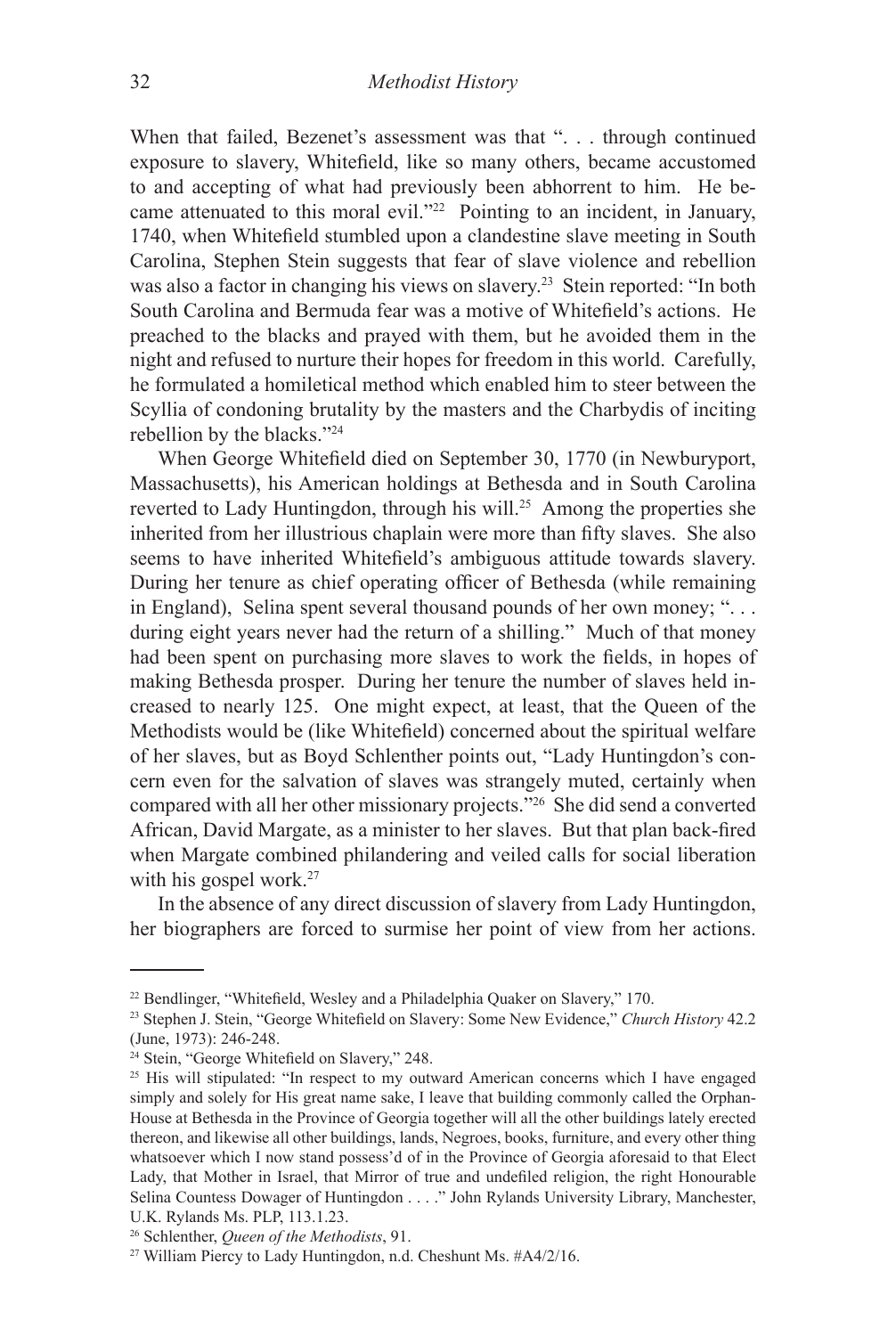Edwin Welch, for example, reports: "Her attitude toward slavery was similar to that of other evangelicals—since the future life was more important than the present one, it was better to keep slaves in a comfortable and Christian setting than to release them into a harsh pagan world. Unfortunately this did not take account of the managers of Bethesda, who were accused of selling them or depriving them of clothes and food."28 This was more than "unfortunate" for her slaves, since William Piercy, the on-site manager of Bethesda, was accused of whipping them "for mere trifles almost every day."<sup>29</sup> Faith Cook reports: "In common with Whitefield and many others of her generation the Countess's attitude toward slavery was ambivalent. Although she later modified her view as the endeavours of men like Wilberforce heightened the issue in the national conscience, in the early 1770s, she felt that if the slaves had Christian owners their lot would be improved and they would have opportunities to hear the gospel."<sup>30</sup> The first half of Cook's comment is well phrased; Lady Huntingdon's views on slavery were ambivalent at best. But the second half of her comment, regarding any modification of her views, is made without any evidence in the primary sources.

One might wonder how much of Whitefield and the Elect Lady's posture on slavery was influenced by their staunch Calvinism: those who are predestined by God to their earthly stations and eternal futures require significantly less liberty than whose who must (like the Wesleys's Arminians) choose their life's direction—with eternal consequences at stake. It is clear that Lady Huntingdon took personal interest in at least one of her American slaves, since she gave direct orders to have a young woman purchased and named "Selina"—after herself.<sup>31</sup> But even that step smacks more of paternalism than genuine concern since no particular care seems to have been given to the black Selina's education or Christianization.

Lady Huntingdon's management of Bethesda and tacit endorsement of slavery soon drew a written response from Anthony Benezet (mentioned above). He told her that while the "poor Negroes" will be rewarded by God for their humble and Christian acceptance of their sufferings, their oppressors await a different fate:

. . . with the poor Negros the evil of their sufferings will end with this life, and the Merciful Father of the Family of Mankind will look on their deep affliction, and in his boundless mercy, requite them good for their sufferings; and may favour them with the greatest blessings, *humble and contrite hearts;* but with respect to their lordly oppressors, this horrible abuse of their fellowman, will extend its baneful influence even in the regions of eternity; for such is the deprivation and hardness of heart and mind produced by it, that for many, very many of the subjects, it may be feared, Christ will have died in vain.

<sup>28</sup> Edwin Welch, *Spiritual Pilgrim: A Reassessment of the Life of the Countess of Huntingdon* (Cardiff: U Wales P, 1995), 145.

<sup>29</sup> Schlenther, *Queen of the Methodists*, 91.

<sup>30</sup> Faith Cook, *Selina Countess of Huntingdon: Her Pivotal Role in the 18th Century Evangelical Awakening* (Edinburgh: Banner of Truth Trust, 2001), 316-317.

<sup>&</sup>lt;sup>31</sup> Lady Huntingdon to John Cosson (January 28, 1776). Cheshunt Ms. A4/2/36.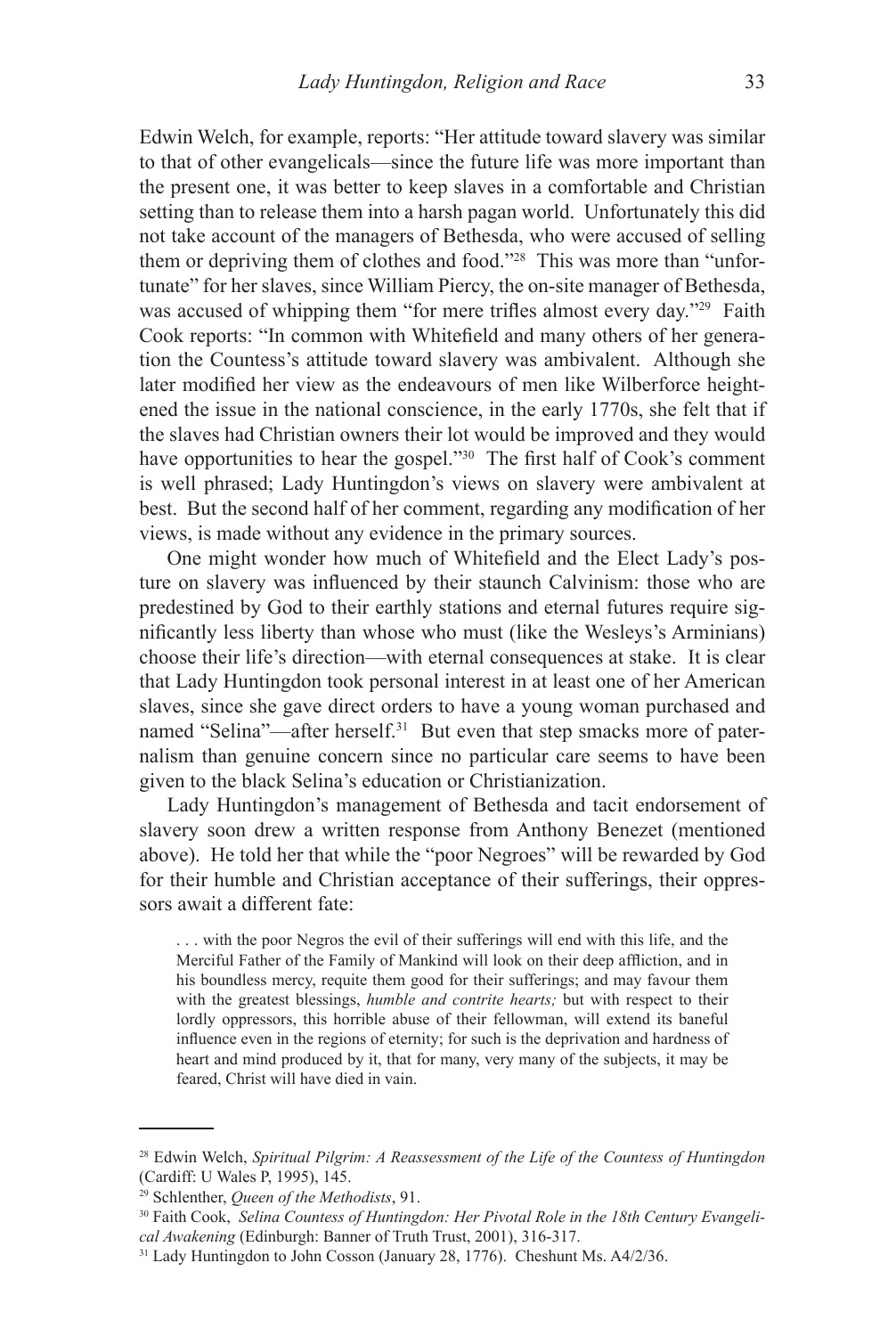Acknowledging that Selina Hastings now succeeded George Whitefield in the supervision of Bethesda and its accompanying works, Benezet wrote, urging her to put an end to involvement in the slave trade: "I am persuaded if thou art rightly informed of the situation of the slaves in that as well as other South Colonies, thou will be engaged to give such direction with respect to their managers there, making any further purchase of slaves, as well as their treatment of those already under their care, as will be agreeable to best wisdom, and thou wilt be willing to grant thy assistance in furthering the good designs of putting an end to this mighty destroyer, '*The Slave Trade*.'"32

Anthony Benezet was well aware of the arguments that Whitefield and others used to support slavery on moral and humanitarian grounds, but he would hear none of it:

The pretended advantage which is said may arise to the miserable Africans, from their being made acquainted with Christianity, is sometimes made use of as a plea and palliation of their slavery; but not to mention how this and the foregoing please in the mouths of Christians, are only vain pretenses, that the true motive of giving the least encouragement to the trade is a selfish avarice. Let those who make use of the last plea but consider the irreligious (may I not say profane) spirit which rules amongst every people and in all countries, where the trade and practice prevails; this added to the unnatural and cruel slavery, the contempt and derision, with which the Negroes find themselves treated, is much more likely to beget in them the utmost scorn and abhorrence of the very name of Christianity, than cause them to seek an acquaintance with its nature.

Benezet seemed to be speaking of George Whitefield, in his letter to Lady Huntingdon, when he wrote: "There is nothing has made me more sensible of the weakness, the partiality, and deep corruption of the human heart, than to find such as might be truly esteemed good men, who though at first view had expressed their dislike of slavery, yet when in countries and stations where they made gain, and enjoyed the outward comfort by the labour of the Negroes, have palliated the practice, even in a degree are become advocates in its favour."33

Lady Huntingdon's reply to Anthony Benezet's letter of May 20, 1774, is not extant, but it is clear that she did reply and in a fashion that gave him enough hope to write her again. In Benezet's second letter, dated March 10, 1775, he quoted several salient lines from Lady Huntingdon's reply, which indicated she would be taking no action regarding the institution of slavery. Instead she would let the matter up to God: "God alone, by His Almighty power, who can and will in His own time bring outward, as well as spiritual deliverance to his afflicted and oppressed creatures." Benezet responded by reminding Lady Selina that "it pleased God in all ages to stir up a holy jealousy in the heart of men to labour both by word and deed for the deliverance of their fellow men: from outward as well as spiritual oppression to the subtle workings of selfish principle, so apt imperceptibly to influence the human heart, in things that flatter our humour and interest." Benezet went

<sup>32</sup> Anthony Benezet to Lady Huntingdon (May 20, 1774), Cheshunt Ms. #A3/1/33.

<sup>&</sup>lt;sup>33</sup> Benezet to Huntingdon (May 20, 1774).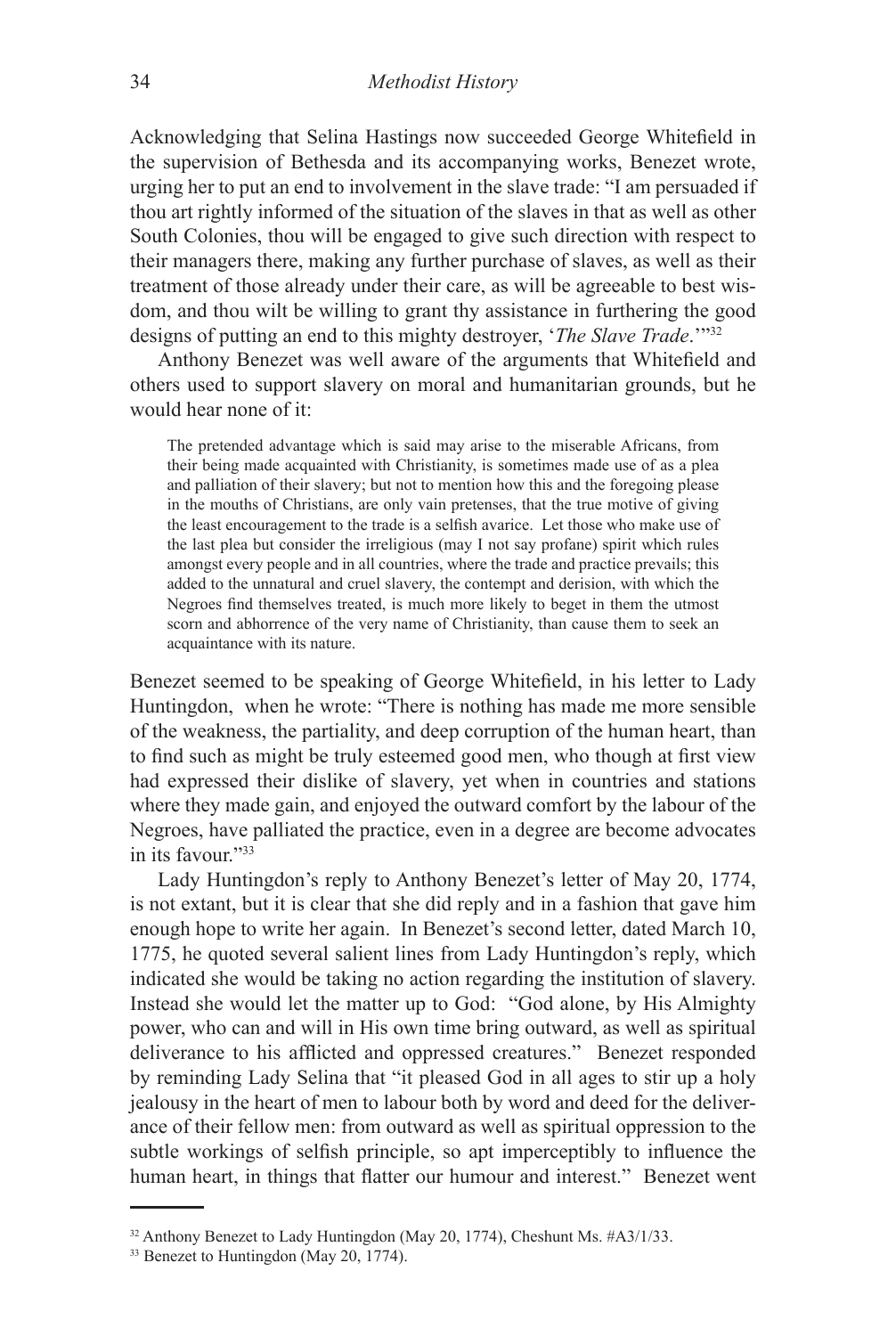on to chide her late chaplain for his support of slavery on economic and biblical grounds. As to Whitefield's comment that he was "highly favoured" in purchasing a large number of slaves, Benezet observed that the slave trade will continue as long as "those who have been the particular object of the notice of the Nation, as promulgators of the gospel, reason in this manner, instead of bearing any distress." He hoped that "we may in every respect stand quite clear from giving in ring their Christian testimony against this outrageous violation of the rights of Mankind . . . . To be silent, where we apprehend it a duty to speak our sense of that which causes us to go mourning in your way, would be criminal."34 After criticizing Lady Huntingdon's beloved Whitefield, Benezet added further irritation to his reply by enclosing a copy of John Wesley's published diatribe against that peculiar institution, *Thoughts on Slavery*. <sup>35</sup> By praising Wesley and criticizing Whitefield, in the midst of the animosity of the "Minutes Controversy," Benezet unwittingly compromised the impact of this letter upon Lady Huntingdon's views on slavery at the Georgia Orphan-House, and virtually guaranteed that she would not reply to his appeal.

In June of 1773, Bethesda burned to the ground "by an awful Providence, of which I [James Habersham] have been an eye witness . . . . Bethesda College, with the very neat Chapel adjoining it, was totally burnt down, and very little of the furniture, books and other effects in it saved." James Habersham attributed the fire to lightning, but so rife were relations between Bethesda and its workers that arson has always been suspected. A new wing which was still under construction was saved, and Lady Huntingdon was determined to rebuild the rest, but the economic and political conditions swirling around the American War for Independence intervened and made that venture impossible. By July 28 of the same year she wrote to Habersham:

The account is now that the House is almost burnt down. I shall not rebuild it most certainly, and therefore I think as the amazing draft of money that I am called upon for must be for N\_\_\_\_\_ [*sic*] and with these the estate may be improving, which when sufficient to maintain the whole I may proceed further in my intended plan. As the house is in ashes, the stay of my family there can have no meaning and till I can rebuild I desire to have all those who are not there engaged in the services of the Gospel to return home.<sup>36</sup>

While Lady Huntingdon had intended to visit Bethesda in person, the fire, her vacillating health and the American Revolution intervened and made that plan untenable. With the interruption of the Revolutionary War, Lady Huntingdon did not receive letters from her Georgia mission for several years. In late 1784 or early 1785 she wrote:

The uselessness of the Orphan House in Georgia in its present situation renders it incapable of answering the late Mr. Whitefield's intentions for it, who by his will has

<sup>&</sup>lt;sup>34</sup> Anthony Benezet to Lady Huntingdon (March 10, 1775), Cheshunt Ms. #A4/7/9.

<sup>35</sup> Cf. Thomas Jackson, ed. *The Works of John Wesley, A.M.*, 14 vols. (London: Wesleyan Conference, 1872), XI, 59-79, for the full text of Wesley's treatise.

<sup>36</sup> James Habersham to Lady Huntingdon (June 3, 1773), Cheshunt Ms. #A 3/3/3.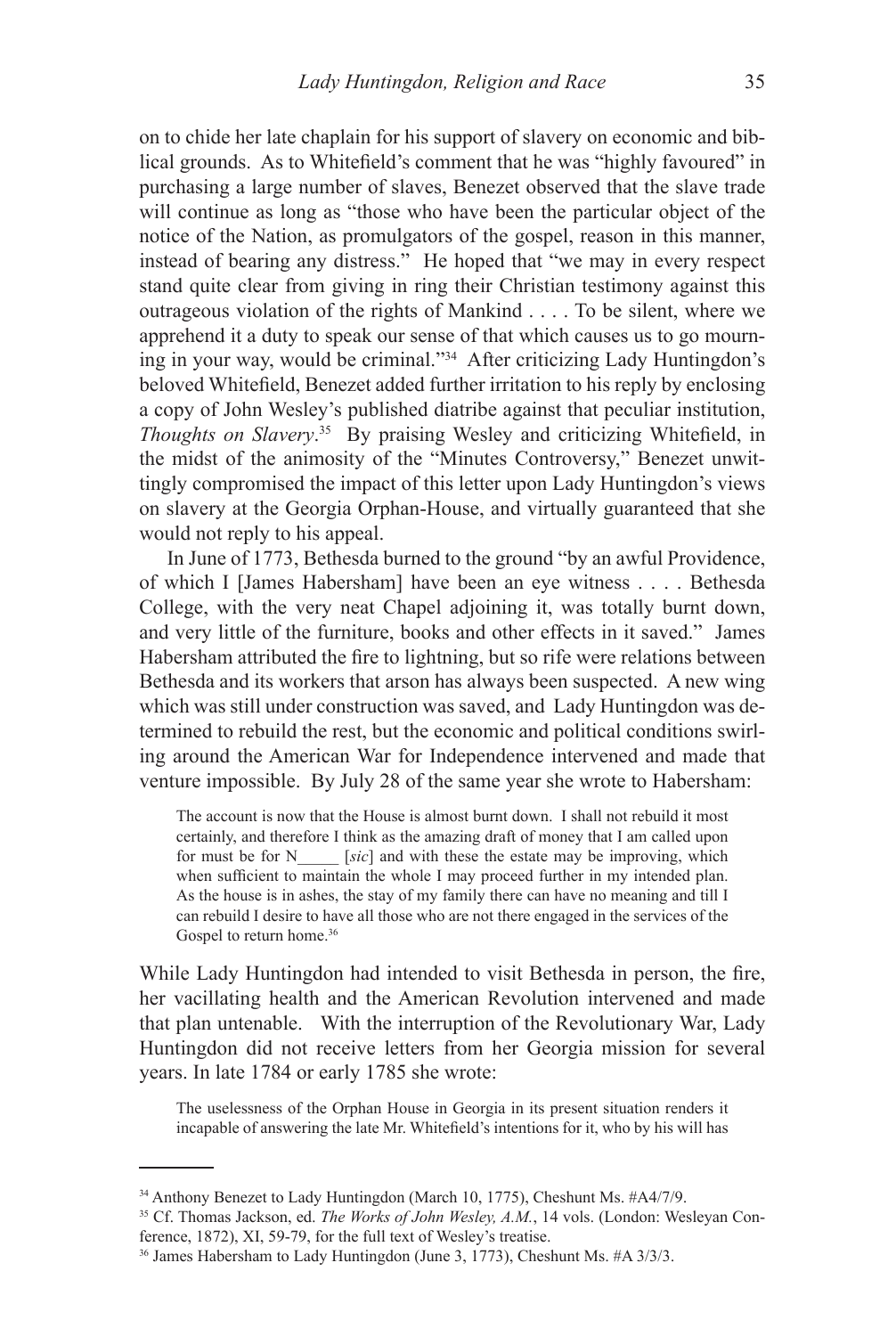given me a right to dispose of it. With an intention of answering his best purposes, I mean to dispose of it and establish his meaning the most effectually by serving the Indian Nations in having a College erected in the neighborhood, on sufficient quantities of land being granted me for that purpose in whatever State that shall be.<sup>37</sup>

After trying to in vain rebuild the buildings and to re-establish her charter for the Bethesda College and Orphan House, she eventually donated her American estates to the State of Georgia. This step, which formed the basis of the foundation for the University of Georgia, took Lady Huntingdon out of the business of slavery.

### **Lady Huntingdon and Particular African Americans**

Lady Huntingdon showed particular interest in the work of two African Americans, and this at a time when the opinion of the age, even as voiced by progressive philosophers like David Hume, stressed the inferiority of Blacks. In 1748, Hume opined: "I am apt to suspect the Negros to be naturally inferior to the Whites. There scarcely ever was a civilized nation of that complexion, nor even any individual, eminent either in action or speculation."<sup>38</sup> Going against the tide of current opinion, even learned opinion, Lady Huntingdon treated particular African Americans with respect and supported their work.

Phillis Wheatley (1753-1784) was one African American in whom Lady Huntingdon took particular interest. In 1761, she arrived in America as a seven-year-old slave who spoke no English. She was purchased by the Wheatley family of Boston as a domestic servant and given the name Phillis after the ship that brought her to the new world. By 1765, Wheatley had written her first poem, and in 1767 she published a poem in the *Newport Mercury*.

A poetic eulogy for George Whitefield, written in 1770 would bring Ms. Wheatley to international attention. She brought the poem to Lady Huntingdon's attention through a letter of October 25, 1770, in which Wheatley wrote:

the occasion of my addressing your Ladyship will I hope, apologize for my boldness in doing it. It is to enclose a few lines on the decease of your worthy chaplain, the Rev. Mr. Whitefield, in the loss of whom I sincerely sympathize with your Ladyship: but your great loss which is his greater gain, will, I hope, meet with infinite reparation, in the presence of God, the Divine Benefactor, whose image you bear by filial imitation.<sup>39</sup>

A reference to Selina Hastings appeared in the fourth stanza of the poem: "Great Countess, we Americans revere/ Thy name and mingle in thy grief sincere;/ New England deeply feels, the Orphans mourn,/ Their more

<sup>&</sup>lt;sup>37</sup> Lady Huntingdon, to anon. n.d., Cheshunt Ms. #A 3/12/34, a draft copy of a formal letter.

<sup>38</sup> Thomas Hill Green, and Thomas Hodge Grose, eds. *David Hume, The Philosophical Works*, 4 vols. (Amsterdam: Scientia Verlag Aalen), vol. 3, p. 252, a footnote to "Of National Character" (1748).

<sup>39</sup> Cheshunt Ms. #A 3/1/28, it was addressed from Boston, Massachusetts.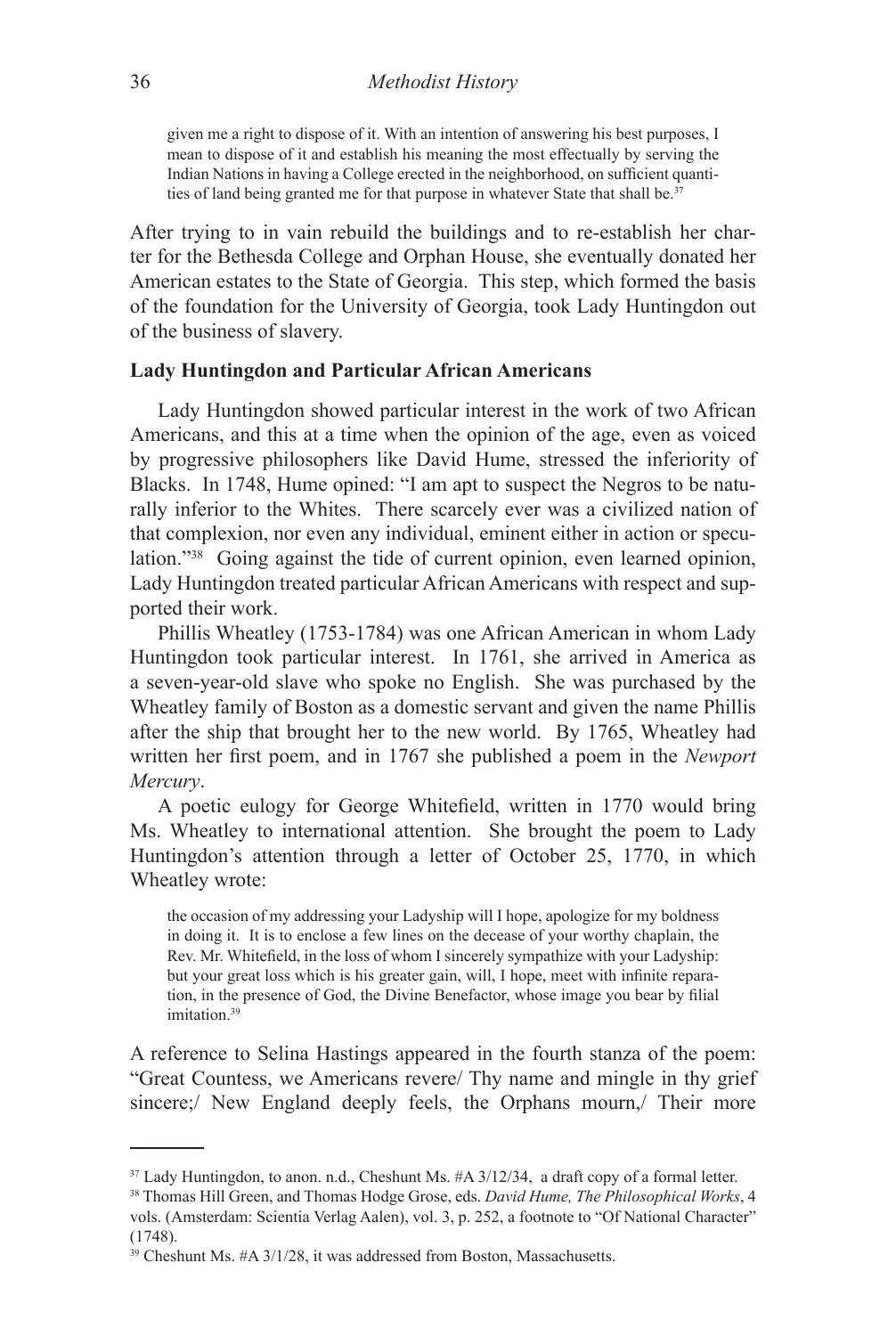than father will no more return."40 The poem resulted in the Countess of Huntingdon becoming Wheatley's patron and benefactor in the publication of her works. A letter of June 27, 1773, indicates that Phillis Wheatley had arrived in London and was "disappointed by your [Lady Huntingdon's] absence, of the honour of waiting upon your Ladyship." Wheatley's *Poems on Various Subjects Religious and Moral* was published in London that year, and Lady Huntingdon had suggested that an etching of the author be included in the frontspiece of the book. That the work was published through Huntingdon's generosity and encouragement was made clear by Wheatley's closing paragraph:

I conclude with thanking your Ladyship for permitting the Dedication of my Poems to you; and am not insensible, that under the patronage of your Ladyship, not more eminent in the station of life than in your exemplary piety and virtue, my feeble efforts will be shielded from the severe trials of unpitying criticism and being encouraged by your Ladyship's indulgence, I am more freely resign to the world these juvenile productions, and am Madam with greatest humility, your dutiful humble servant.<sup>41</sup>

Arriving in the rainy season, when the roads were not well passable and while Lady Huntingdon was in residence at her college for preachers, Trevecca, in South Wales, caused Wheatley to miss an opportunity to meet Huntingdon. In a letter that is not extant, Lady Huntindon invited Ms. Wheatley to join her at Trevecca, but in a letter dated July 17, 1773. Wheatley declined the invitation, saying:

I received with the mixed sensations of pleasure and disappointment your Ladyship's message favoured by Mr. Rien acquainting us with your pleasure that my master and I should wait upon you in S. Wales, delighted with your Ladyship's condescension to them so unworthy of it. Am sorry to acquaint your Ladyship that the Ship is certainly to sail next Thursday on which I must return to America. I long to see my friends there, [I am] extremely reluctant to go without having first seen your Ladyship.

The letter concludes with an ardent thanks for Lady Huntingdon's patronage and friendship: "It gives me very great satisfaction to hear of an African so worthy, to be honoured with your Ladyship's approbation and friendship in that fund mental felicity which you cannot but be possessed of, in the consideration of your exceeding great reward."42 With the publication of this book of poetry Phillis Wheatley "almost immediately, became the most famous African on the face of the earth, the Oprah Winfrey of her time."43 Among the revisions of the second version of this poem was an omission of any reference to "the great Countess" in the body of the poem, suggesting perhaps that Wheatley felt spurned by not being able to meet with the Countess when she visited England.

<sup>40</sup> Cheshunt Ms. #A 3/1/29.

<sup>&</sup>lt;sup>41</sup> Cheshunt Ms. #A 3/5/4. The envelope is addressed "To the Right Honourable, The Countess of Huntingdon, at Talgarth, South Wales."

 $42$  Cheshunt Ms.  $#A$  3/5/5.

<sup>43</sup> Henry Louis Gates, *The Trials of Phillis Wheatley* (New York: Basic Civitas Books, 2003), 33.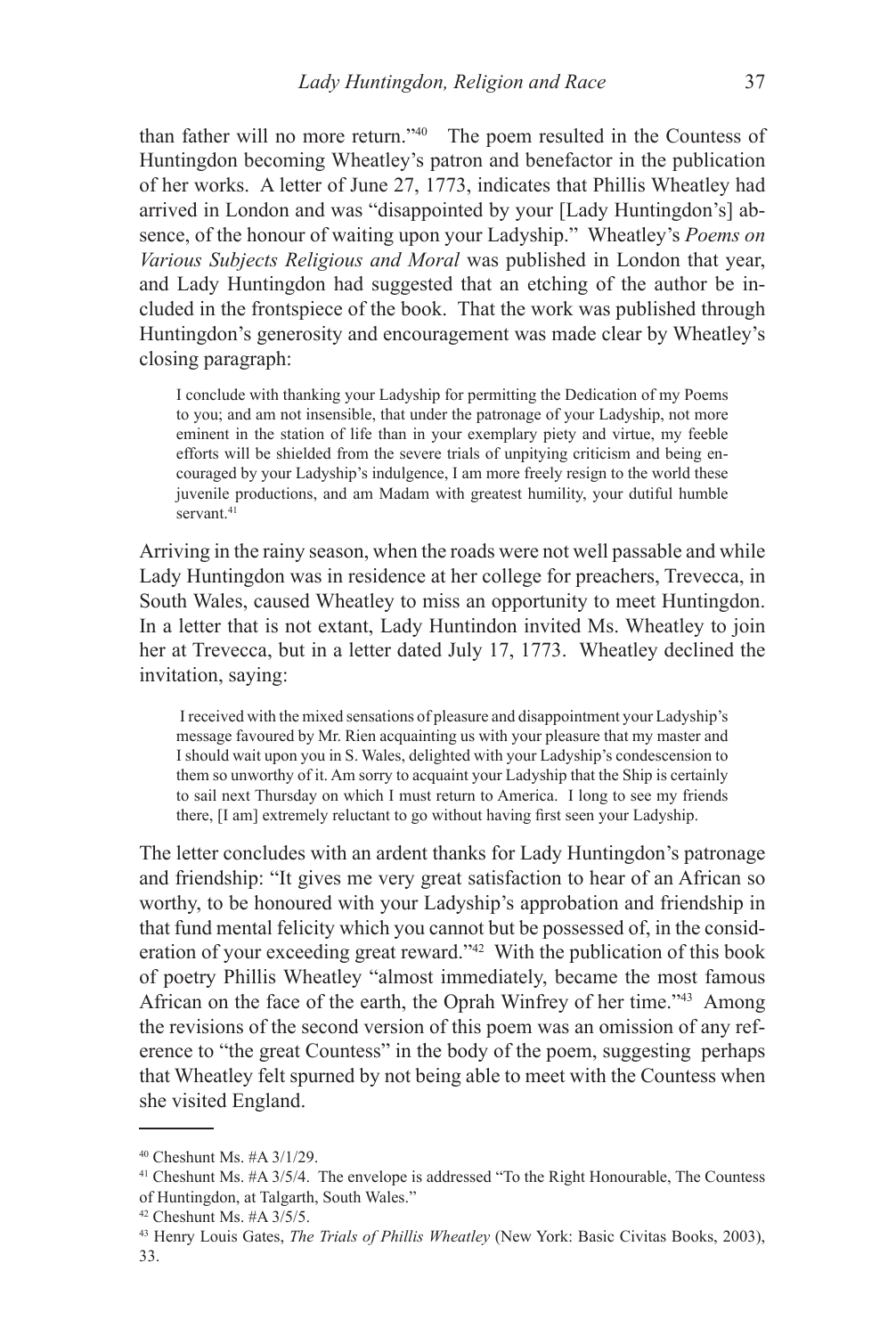John Marrant (1755-1791) was a second notable African American for whom Lady Huntingdon served as a patron and advocate. Marrant was born into a free Black family in New York. Following the death of his father and the disintegration of his nuclear family, he was raised in Charleston, South Carolina. Converted as a young man under the preaching ministry of George Whitefield, Marant spent two years living with Native Americans and became an evangelist among the Cherokees. After serving seven years of impressment in the British Navy, John Marrant returned to ministerial service through ordination in the Countess of Huntingdon's connection. After Marrant traveled to England for ordination, his journal reports: "On the 15<sup>th</sup> day of May, 1785, I was ordained and put into the ministry of the word of God the Father, through our Lord Jesus Christ. In that day, I was full of the Spirit of God, and felt a willingness to tell the world the love of God in Christ; and preached many sermons in Bath and Bristol, which God was pleased to accompany with his divine power . . . ."44 A subsequent journal entry indicates that had embarked upon a mission to the Black loyalist community of Nova Scotia, Canada: "On the 18<sup>th</sup> day of August, 1785, I left London for America. In the connections of the Right Honorable the Countess of Huntingdon, to go into a strange country; but being filled with zeal and the love of God, and her Ladyship's promises of assistance when there."<sup>45</sup> At least one letter from Marrant to Lady Huntingdon is extant. Dated November 24, 1788, it indicates that she continued to be his supporter throughout his mission, and the letter requests payment of a £10 Sterling bill for his care and supplies during a recent illness. The letter concludes with a wish to visit the Connection in Liverpool, United Kingdom: "I hope to go to Liverpool in a few days, to see the people of God, whom I long to see, that the Lord Jesus Christ will be pleased to enable me to go on this journey to the glory of God, and to sing his name in this world, so that I might die in the works of the Gospel. If your Ladyship will be so kind to accept this bill, it will be the means of setting your unworthy servant on his way to the glorious works of the Gospel of our Lord Jesus Christ<sup>."46</sup>

### **Conclusion**

Phillis Wheatley was the first published African American poet, and she was published through the support and patronage of Lady Huntingdon. John Marrant was the first formally ordained Black preacher in North America; he was ordained and his ministry was maintained through the support and friendship of Lady Huntingdon. Lady Huntingdon's religious commitments and sensibilities caused her to manifest a missional support of individual African Americans. In this she went against the tide of popular opinion,

<sup>44</sup> *Journal of John Marrant*, ms. p. 3. The journal can be accessed at the Black Loyalist's Web Page. Http://blackloyalist.com/canadiandigitalcollection/documents.

<sup>45</sup> *Journal of John Marrant*, ms. p. 4.

<sup>46</sup> The letter is addressed to Lady Huntingdon from "North America." It is published on "The Black Loyalists' Webpage:" http://collections.lc.gc.ca/blackloyalists/documents/letters/marrant\_to\_huntingdon.htm.